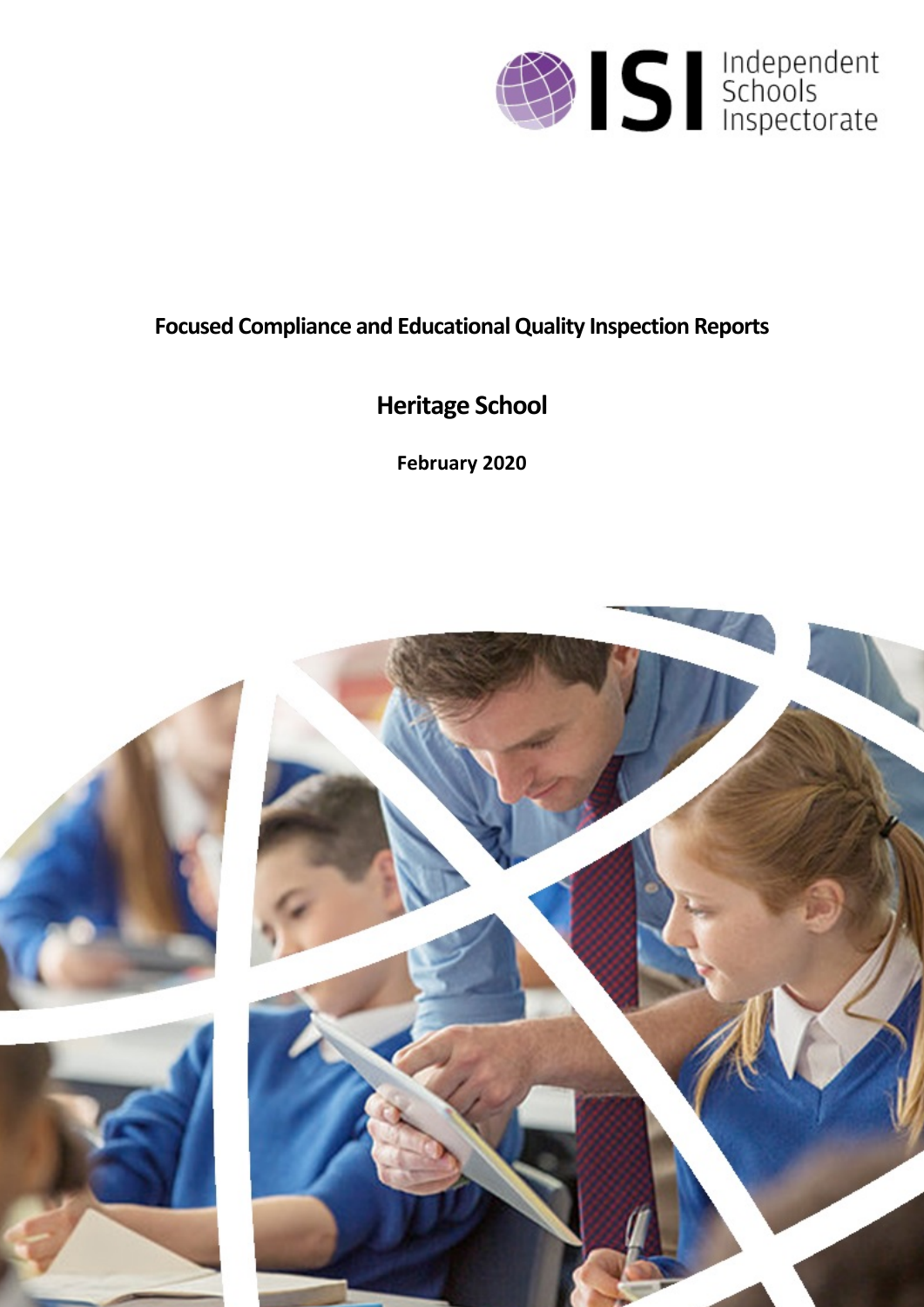# <span id="page-1-0"></span>**Contents**

| <b>Contents</b> |                                                                      |                         |
|-----------------|----------------------------------------------------------------------|-------------------------|
|                 | <b>School's Details</b>                                              | 3                       |
| 1.              | <b>Background Information</b>                                        | 4                       |
|                 | <b>About the school</b>                                              | 4                       |
|                 | What the school seeks to do                                          | 4                       |
|                 | About the pupils                                                     | 4                       |
| 2.              | <b>Regulatory Compliance Inspection</b>                              | 5                       |
|                 | Preface                                                              | 5                       |
|                 | <b>Key findings</b>                                                  | 6                       |
|                 | PART 1 - Quality of education provided                               | 6                       |
|                 | PART 2 - Spiritual, moral, social and cultural development of pupils | 6                       |
|                 | PART 3 - Welfare, health and safety of pupils                        | 6                       |
|                 | <b>Action point 2</b>                                                | $\overline{\mathbf{z}}$ |
|                 | <b>Action point 3</b>                                                | 7                       |
|                 | <b>Action point 4</b>                                                | $\overline{\mathbf{z}}$ |
|                 | PART 4 – Suitability of staff, supply staff, and proprietors         | 7                       |
|                 | PART 5 - Premises of and accommodation at schools                    | 8                       |
|                 | <b>PART 6 - Provision of information</b>                             | 8                       |
|                 | PART 7 - Manner in which complaints are handled                      | 8                       |
|                 | PART 8 - Quality of leadership in and management of schools          | 8                       |
| 3.              | <b>Educational Quality Inspection</b>                                | 9                       |
|                 | Preface                                                              | 9                       |
|                 | <b>Key findings</b>                                                  | 10                      |
|                 | Recommendation                                                       | 10                      |
|                 | The quality of the pupils' academic and other achievements           | 10                      |
|                 | The quality of the pupils' personal development                      | 12                      |
| 4.              | <b>Inspection Evidence</b>                                           | 15                      |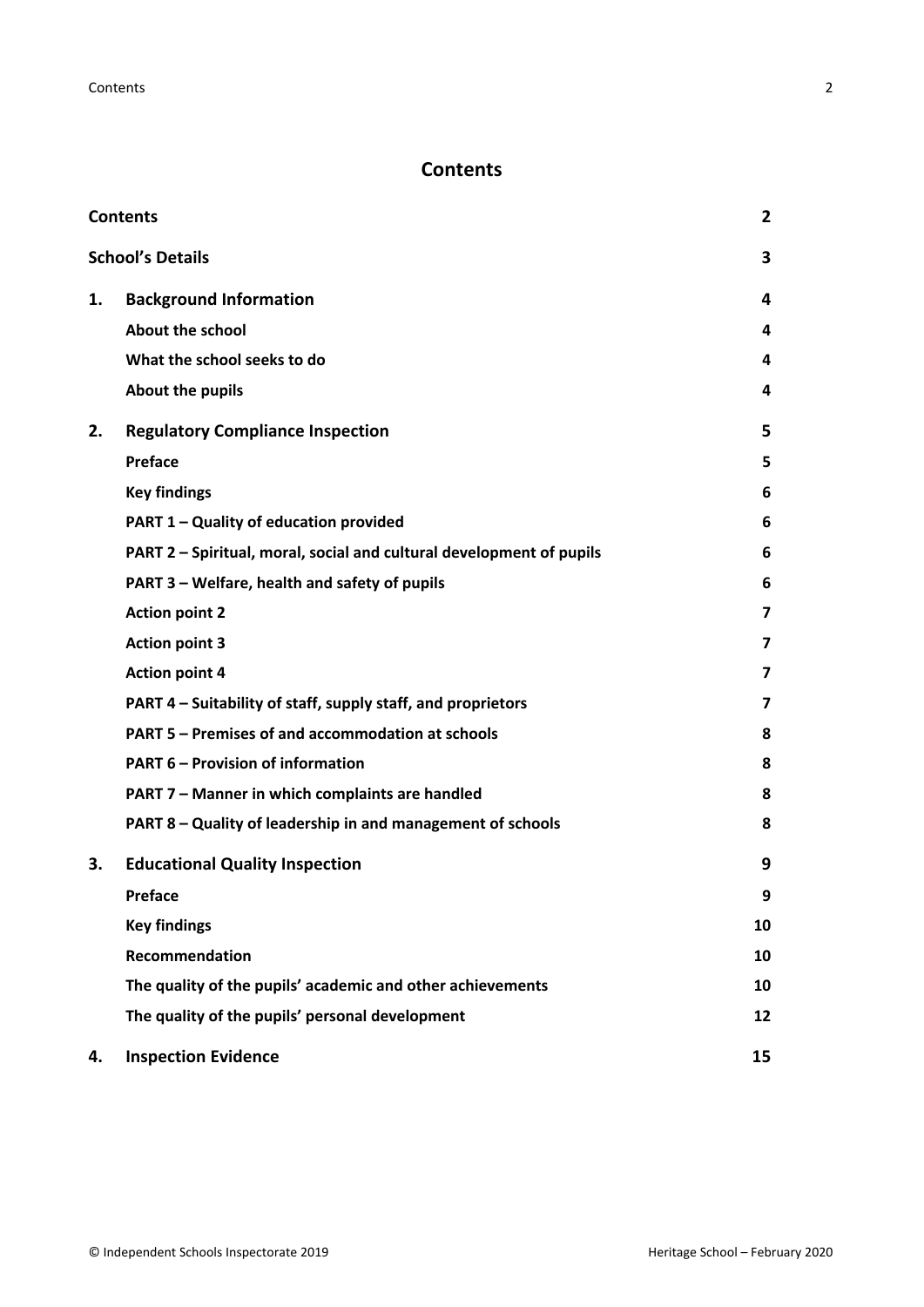| <b>School</b>                    | Heritage School                                                              |    |                |     |
|----------------------------------|------------------------------------------------------------------------------|----|----------------|-----|
| <b>DfE</b> number                | 873/6045                                                                     |    |                |     |
| <b>Registered charity number</b> | 1039099                                                                      |    |                |     |
| <b>Address</b>                   | Heritage School<br>17-19 Brookside<br>Cambridge<br>Cambridgeshire<br>CB2 1JE |    |                |     |
| <b>Telephone number</b>          | 01223 350615                                                                 |    |                |     |
| <b>Email address</b>             | office@heritageschool.org.uk                                                 |    |                |     |
| Headteacher                      | Mr Jason Fletcher                                                            |    |                |     |
| <b>Chair of governors</b>        | Mr Thomas Amies                                                              |    |                |     |
| Age range                        | 4 to 16                                                                      |    |                |     |
| Number of pupils on roll         | 197                                                                          |    |                |     |
|                                  | <b>EYFS</b>                                                                  | 7  | <b>Juniors</b> | 102 |
|                                  | <b>Seniors</b>                                                               | 88 |                |     |
| <b>Inspection dates</b>          | 11 to 13 February 2020                                                       |    |                |     |

# <span id="page-2-0"></span>**School's Details**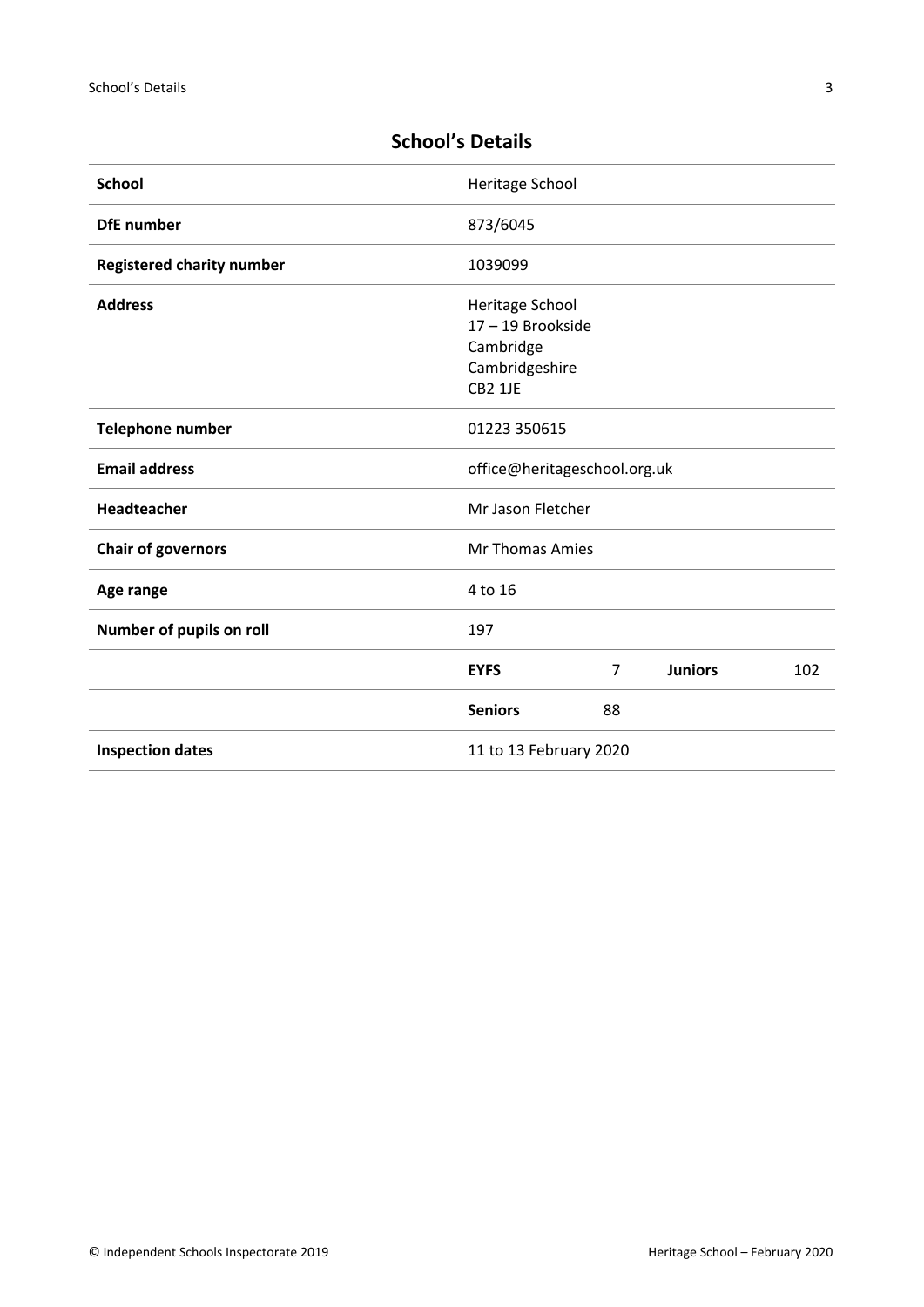## <span id="page-3-0"></span>**1. Background Information**

#### <span id="page-3-1"></span>**About the school**

- 1.1 Heritage School is an independent co-educational day school, occupying three Victorian houses in the centre of Cambridge. Founded in 2007 by the current headmaster and the head of curriculum and staff development, the school educates pupils from ages four to sixteen years. The junior and senior schools are housed in adjacent buildings; the school's hall is located a short distance away.
- 1.2 The school is a charitable trust whose trustees have proprietorial responsibility. Registered as a Christian faith school, the school's approach is inspired by Charlotte Mason, a British educational reformer and founder of the Parents' National Education Union (PNEU).

#### <span id="page-3-2"></span>**What the school seeks to do**

1.3 Heritage is a one-form entry school with small class sizes, designed with the aim of ensuring that every individual is valued and well supported, enabling strong academic progress. The school seeks to provide a knowledge-rich curriculum which engages, inspires and challenges pupils to enjoy learning for its own sake. The school's vision is to see pupils leaving Heritage motivated to live well, confident in themselves, and skilfully and creatively engaged with ideas and the world around them, so that they can meet the challenges of life and the 21st century workplace and make an active contribution to society.

#### <span id="page-3-3"></span>**About the pupils**

1.4 Pupils come from a range of professional family backgrounds reflecting the demographics of Cambridge. Data provided by the school indicate that the ability of pupils is above average compared to those taking the same tests nationally. The school has identified 35 pupils as having special educational needs and/or disabilities (SEND), 15 of whom receive additional support. Their needs range from difficulties such as dyslexia and dyspraxia to autistic spectrum disorder. No pupil has an education, health and care plan. English is an additional language for 17 pupils, none of whom require additional support. Data used by the school have identified 25 pupils as being the most able in the school's population, and the curriculum is modified for them in lessons and other activities.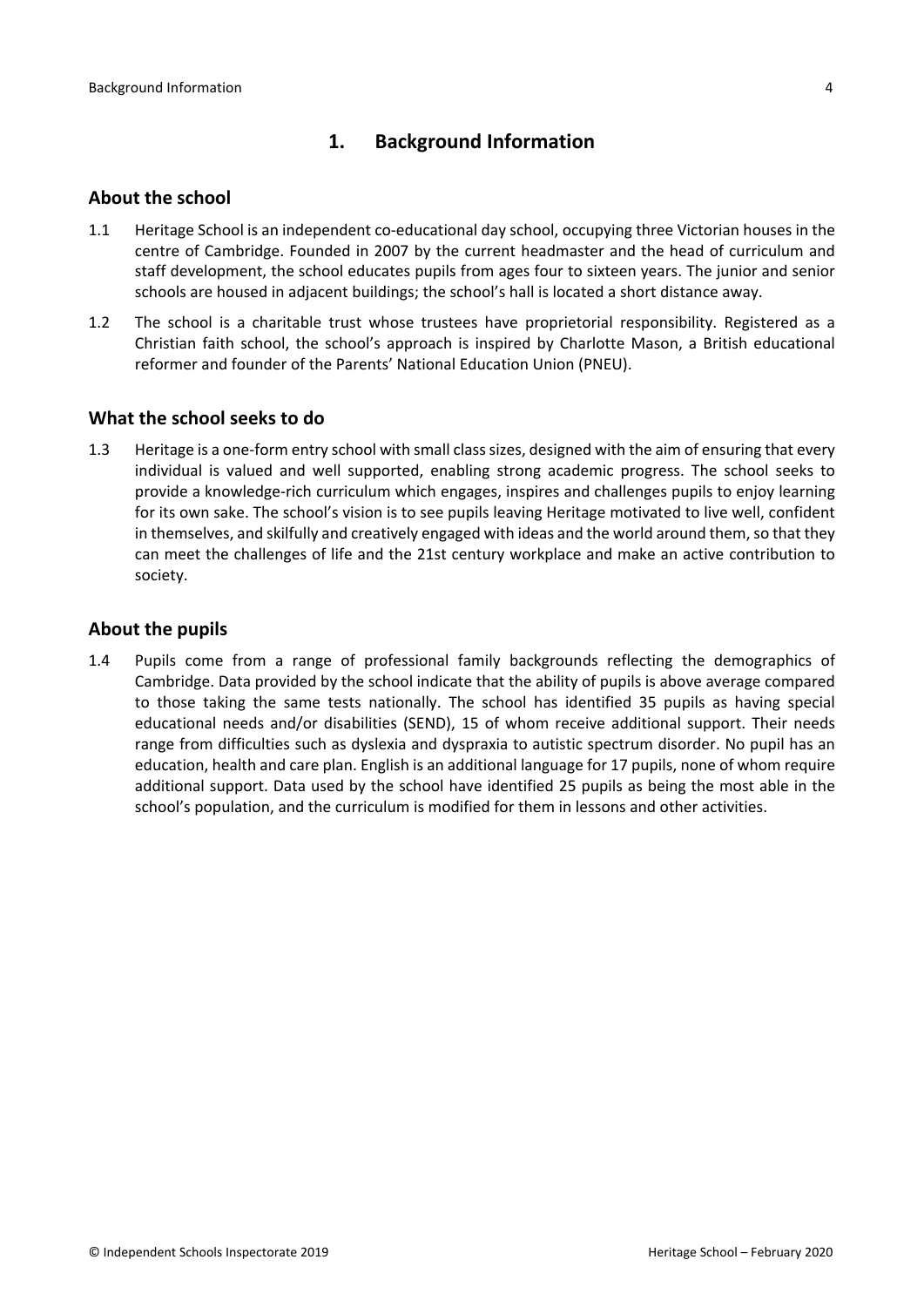## <span id="page-4-0"></span>**2. Regulatory Compliance Inspection**

### <span id="page-4-1"></span>**Preface**

The registration authority for independent schools is the Department for Education (DfE), which directs inspection according to a specified frequency or at any time where the DfE has particular concerns about a school. The Independent Schools Inspectorate (ISI) is the body approved by the Secretary of State for the purpose of inspecting schools which are, or whose heads are, in membership of the associations which form the Independent Schools Council (ISC) and reporting on the extent to which they meet the Independent School Standards ('the standards') in the Schedule to the Education (Independent School Standards) Regulations 2014. Accordingly, inspection records whether the school meets each of these standards, which are arranged in eight Parts, each of which is divided into separate paragraphs. The inspection of schools that have early years settings not requiring registration similarly records whether the school complies with key provisions of the Early Years Foundation Stage statutory framework, and for registered settings the full range of the Early Years Foundation Stage provisions is considered. Additionally, the inspection reports on the school's accessibility plan under Schedule 10 of the Equality Act 2010 and the ban on corporal punishment under section 548 of the Education Act 1996. It comments on the progress made by the school in meeting the compliance action points set out in the school's most recent statutory inspection.

All association independent schools will have an inspection within three yearsfrom April 2016, in accordance with the Framework and DfE requirements. The inspection may be of COMPLIANCE ONLY or a combined inspection of EDUCATIONAL QUALITY AND COMPLIANCE depending on a number of factors, including findings from their most recent inspection. Schools judged not to meet the standards may also be subject to a progress monitoring visit before their next routine inspection. The progress monitoring visit will judge whether the school has taken the necessary action to meet any un-met standards identified at their previous inspection.

The inspection was also carried out under the arrangements of the ISC Associations for the maintenance and improvement of the quality of their membership.

**This is a FOCUSED COMPLIANCE INSPECTION which was combined with an inspection of EDUCATIONAL QUALITY, the report of which appears later in this document. The COMPLIANCE inspection reports only on the school's compliance with the standards.** The standards represent minimum requirements and judgements are given either as **met** or as **not met**. All schools are required to meet all the standards applicable to them. Where the minimum requirements are not met, this is clearly indicated in the relevant section of the report and the school is required to take the actions specified. In this focused compliance inspection, key regulations and standards have been inspected in detail. These are the regulations on safeguarding; measures to guard against bullying; arrangements for pupils' health and safety, arrangements to check the suitability of staff; the provision of information to parents; the handling of parents' complaints; and other related aspects of leadership and management. The remaining standards and requirements are deemed to continue to be met unless evidence to the contrary has been found.

Inspections do not include matters that are outside of the regulatory framework described above, such as: an exhaustive health and safety audit; compliance with data protection requirements; an in-depth examination of the structural condition of the school, its services or other physical features; contractual arrangements with parents; an investigation of the financial viability of the school or its accounting procedures.

Inspectors may be aware of individual safeguarding concerns, allegations and complaints as part of the inspection process. Such matters will not usually be referred to specifically in published reports in this document but will have been considered by the team in reaching its judgements.

Links to the full regulations and requirements can be found here: The Education [\(Independent](http://www.legislation.gov.uk/uksi/2014/3283/contents/made) School Standards) [Regulations](http://www.legislation.gov.uk/uksi/2014/3283/contents/made) 2014, Early Years Foundation Stage Statutory [Framework.](https://www.gov.uk/government/publications/early-years-foundation-stage-framework--2)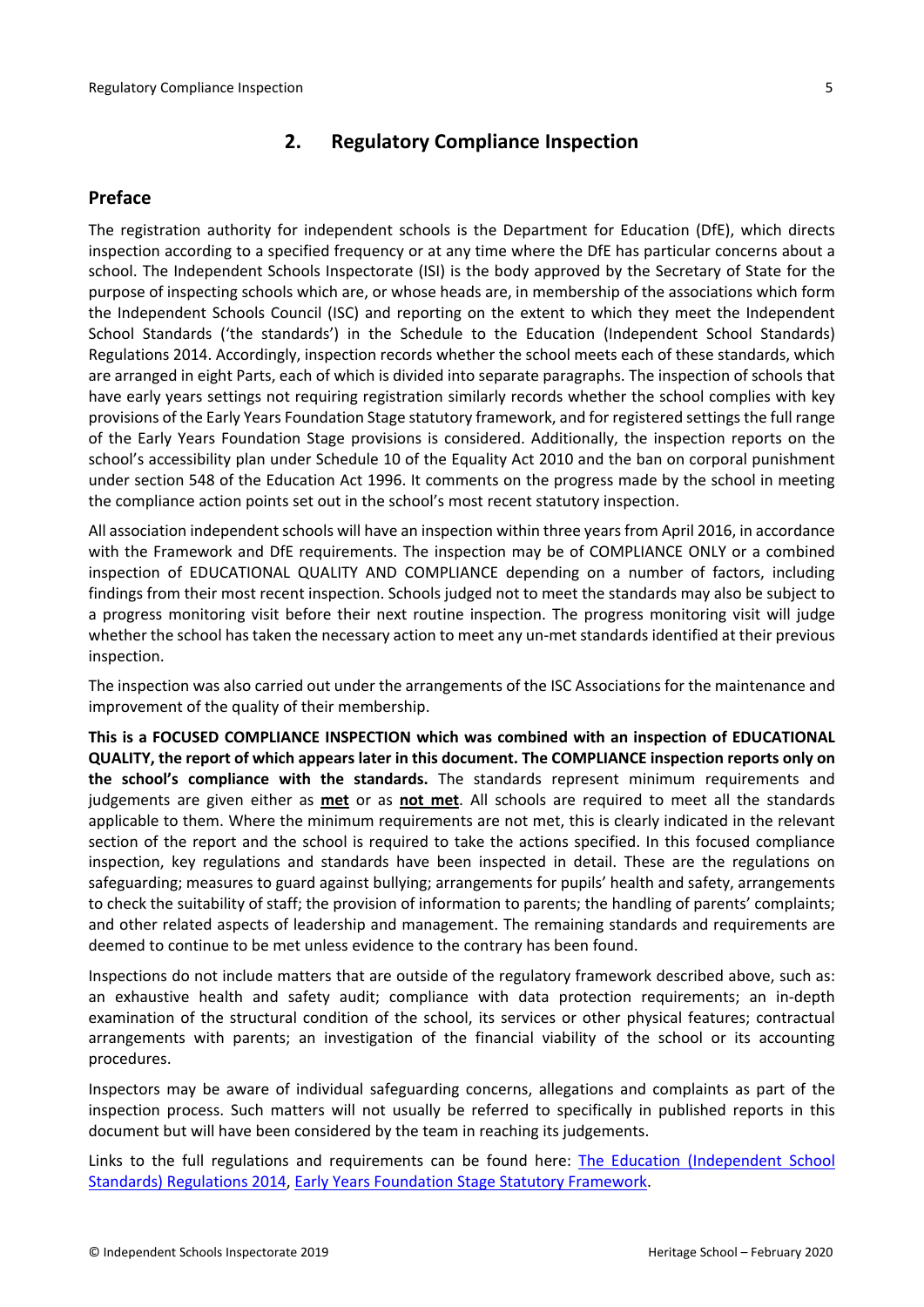## <span id="page-5-0"></span>**Key findings**

**2.1 The school does not meet all of the required standards in the schedule to the Education (Independent School Standards) Regulations 2014 and relevant requirements of the statutory framework for the Early Years Foundation Stage, and associated requirements, and should take immediate action to remedy deficiencies as detailed below.**

## <span id="page-5-1"></span>**PART 1 – Quality of education provided**

- 2.2 In the junior school, the school uses its own framework to determine attainment, instead of the national framework.
- 2.3 At GCSE in the years 2017 to 2019, performance has been above the national average for maintained schools and at IGCSE during the same period attainment in most subjects has been higher than worldwide norms.
- 2.4 The curriculum is documented, supported by appropriate plans and schemes of work for the pupils and covers the required breadth of material. The teaching enables pupils to make good progress, encompasses effective behaviour management and is supported by suitable resources. A suitable framework for the assessment of pupils' performance is in place.
- **2.5 The standards relating to the quality of education [paragraphs 1–4] are met.**

## <span id="page-5-2"></span>**PART 2 – Spiritual, moral, social and cultural development of pupils**

- 2.6 Principles and values are actively promoted which facilitate the personal development of pupils as responsible, tolerant, law-abiding citizens.
- **2.7 The standard relating to spiritual, moral, social and cultural development [paragraph 5] is met.**

## <span id="page-5-3"></span>**PART 3 – Welfare, health and safety of pupils**

- 2.8 Good behaviour is promoted; bullying is prevented so far as reasonably practicable; some health and safety requirements are met; provision is made for first aid. Pupils are properly supervised; admission and attendance registers are maintained, as required. A disability access plan is in place.
- 2.9 The school was not able to show that required checks on external activity providers have been carried out in a timely manner. Health and safety procedures are not sufficiently effective to ensure the safety of those on site. The school has a suitable safeguarding policy in place. However, arrangements to safeguard and promote the welfare of pupils by means that pay due regard to current statutory guidance have not been consistently implemented. The school has failed to keep sufficient records of when all checks have been carried out and has not carried out required prohibition from teaching checks for all staff working in regulated activity. Checks for the presence of legionella and safe management of asbestos have not been carried out in a timely manner. Fire drills are regularly undertaken but do not include all of the school's premises. Not all of the recommendations of the most recent fire risk assessment have been carried out in a timely manner.
- **2.10 The standards relating to welfare, health and safety in paragraphs 9, 10 and 13 to 15, the requirement of Schedule 10 of the Equality Act 2010, and the ban on corporal punishment under section 548 of the Education Act 1996 are met but those in paragraph 7 [safeguarding], paragraph 11 [health and safety], paragraph 12 [compliance with the Regulatory Reform (Fire Safety) Order 2005] and paragraph 16 [risk assessment] are not met.**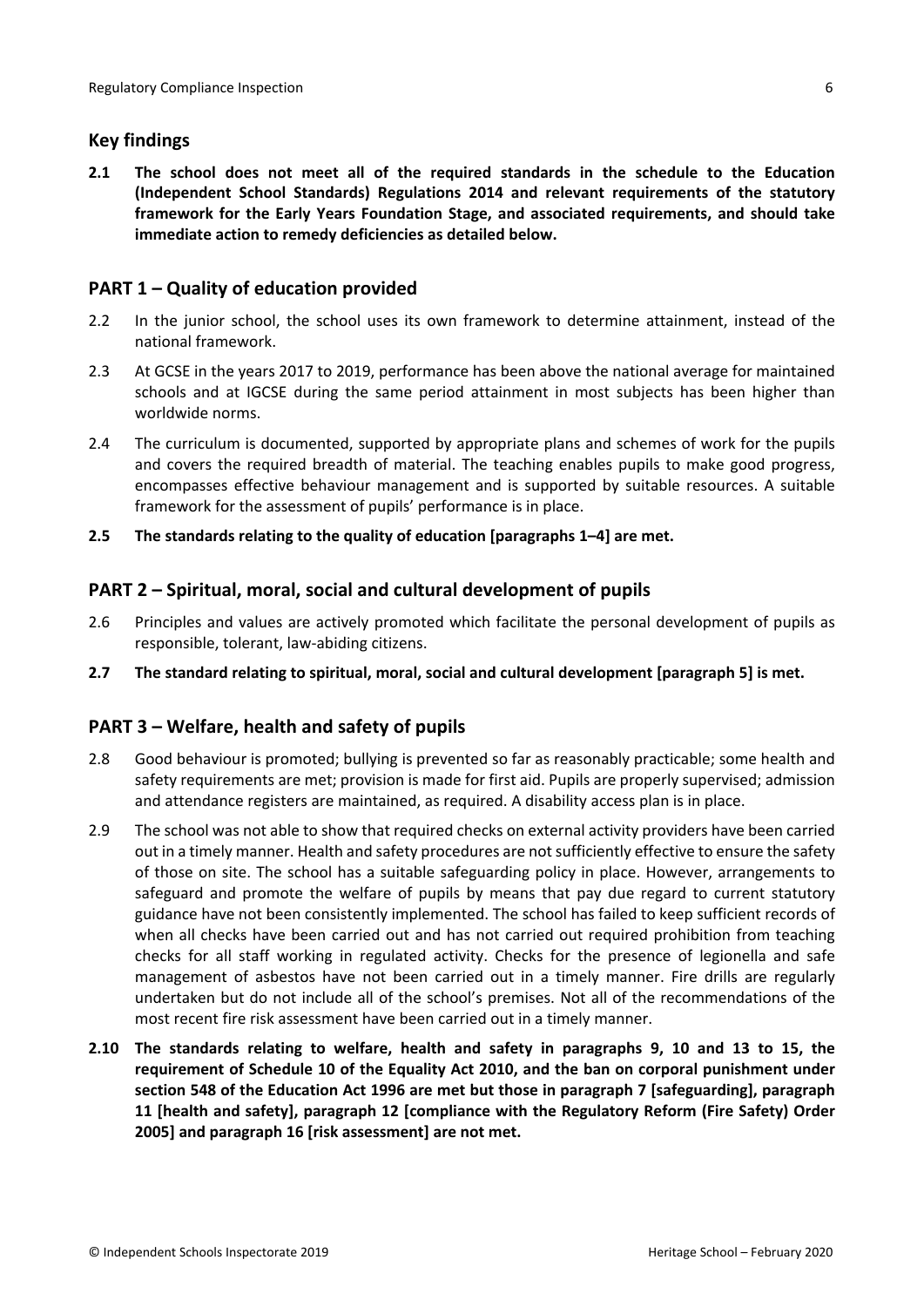### **Action point 1**

the school must ensure that all the required checks are carried out in a timely manner on all staff **working in regulated activity, notably those for prohibition from teaching, and that clear records of checks are accurately maintained [paragraph 7(a) and (b); EYFS 3.4, 3.7, 3.9 and 3.12]**

## <span id="page-6-0"></span>**Action point 2**

 **the school must ensure effective implementation of its health and safety policy to comply with health and safety executive legislation by ensuring thatformal,systematic health and safety checks are carried out and recorded by a competent person, and that legionella checks are carried out regularly and recommendations from legionella and asbestos risk assessments are followed up in a timely manner [paragraph 11; EYFS 3.54]**

## <span id="page-6-1"></span>**Action point 3**

 **the school must ensure that it meetsthe requirements ofthe Regulatory Reform (Fire Safety) Order 2005, in particular that it carries out fire drills in all of its premises and acts on the recommendations of an effective fire risk assessment [paragraph 12; EYFS 3.54 and 3.55]**

#### <span id="page-6-2"></span>**Action point 4**

 **the school must ensure that its risk assessment policy is implemented effectively, adequate detail is included in risk assessments and appropriate checks are carried out on external activity centres including checks of policies, risk assessments for specialist activities and control measures [paragraph 16(a) and (b); EYFS 3.64 and 3.65]**

## <span id="page-6-3"></span>**PART 4 – Suitability of staff, supply staff, and proprietors**

- 2.11 The school does not make all appropriate checks to ensure the suitability of staff, supply staff and proprietors and does not include all staff working in regulated activity on the Single Central Register (SCR) of appointments. Not all the required checks were undertaken by the end of the inspection.
- 2.12 The standards relating to the suitability of those in contact with pupils at the school in paragraphs 19 and 20 are met but those in paragraphs 18 [suitability of staff] and 21 [single central register of **appointments] are not met.**

#### **Action point 5**

 **the school must ensure that all required recruitment checks for staff working in regulated activity are completed before the member of staff starts work, and that all such checks are recorded on the single central register of appointments, together with a record of when such checks were made [paragraph 18(2)(b), 21(3)(a)(i), (ii), (iii) and (vii); EYFS 3.9 and 3.12]**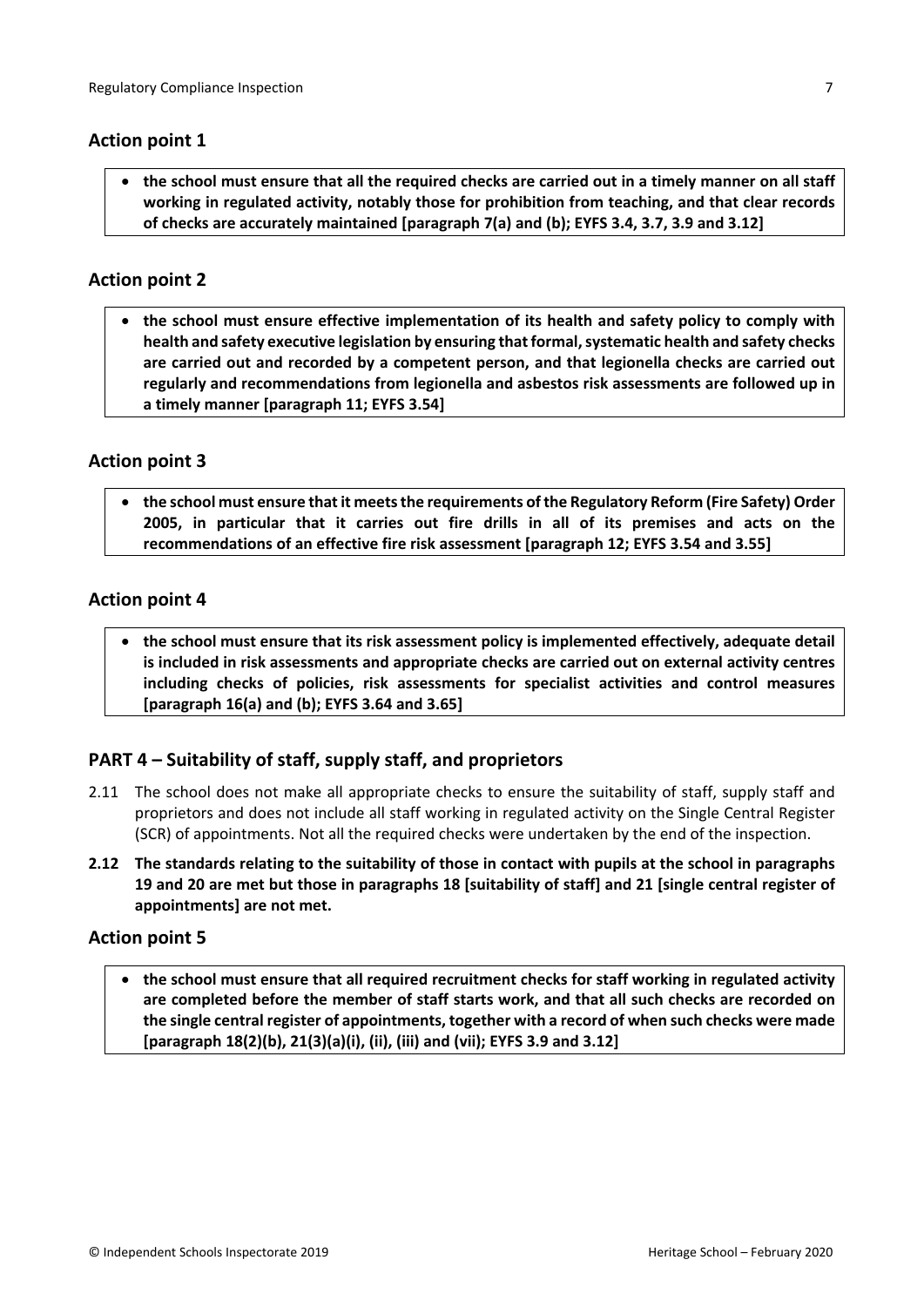#### <span id="page-7-0"></span>**PART 5 – Premises of and accommodation at schools**

- 2.13 Suitable toilet and changing facilities, and showering facilities where required by the standard, and appropriate accommodation for pupils' medical and therapy needs are provided; acoustics and lighting are appropriate; water provision is adequate. Suitable outdoor space is provided for physical education and outdoor play.
- 2.14 The premises are not maintained to a standard commensurate with health and safety requirements.
- 2.15 The standards relating to the premises and accommodation in paragraphs 22 to 24 and 26 to 31 are **met, but those in paragraph 25 [maintenance of premises] are not met.**

#### **Action point 6**

 **the school must ensure that its premises are maintained to a standard commensurate with health and safety requirements [paragraph 25; EYFS 3.54]**

#### <span id="page-7-1"></span>**PART 6 – Provision of information**

- 2.16 A range of information is variously published, provided or made available to parents, inspectors and the Department for Education. This includes details about the proprietor, the ethos of the school and the curriculum, and of the school's arrangements for admission, behaviour and exclusions, bullying, health and safety, first aid, details of the complaints procedure, and the number of complaints registered under the formal procedure during the preceding school year, and the provision for any with education, health and care plans or English as an additional language. It also includes particulars of the school's academic performance during the preceding school year, inspection reports and (for parents only) a report at least annually of their own child's progress. The safeguarding policy is posted on the school's website.
- **2.17 The standard relating to the provision of information [paragraph 32] is met.**

#### <span id="page-7-2"></span>**PART 7 – Manner in which complaints are handled**

- 2.18 Parental complaints, if any, are handled effectively through a three-stage process, (informal, formal and a hearing before a panel of three, one of whom is independent of the school). Each stage has clear time scales, and at the third stage the panel can make findings and recommendations which are communicated to the complainant. Records are kept appropriately, including of any action taken, whether or not a complaint is successful.
- **2.19 The standard relating to the handling of complaints [paragraph 33] is met.**

#### <span id="page-7-3"></span>**PART 8 – Quality of leadership in and management of schools**

2.20 The proprietor does not ensure that the leadership and management demonstrate good skills and knowledge, and fulfil their responsibilities effectively, so that all standards are consistently met and the well-being of pupils is actively promoted.

#### **2.21 The standard relating to leadership and management of the school in paragraph 34 is not met.**

#### **Action point 7**

 **the proprietor must ensure that the leadership and management demonstrate good skills and knowledge appropriate to their role so that they fulfil their responsibilities effectively and ensure that the independent school standards are consistently met and the well-being of pupils is actively promoted [paragraph 34(1)(a), (b) and (c)]**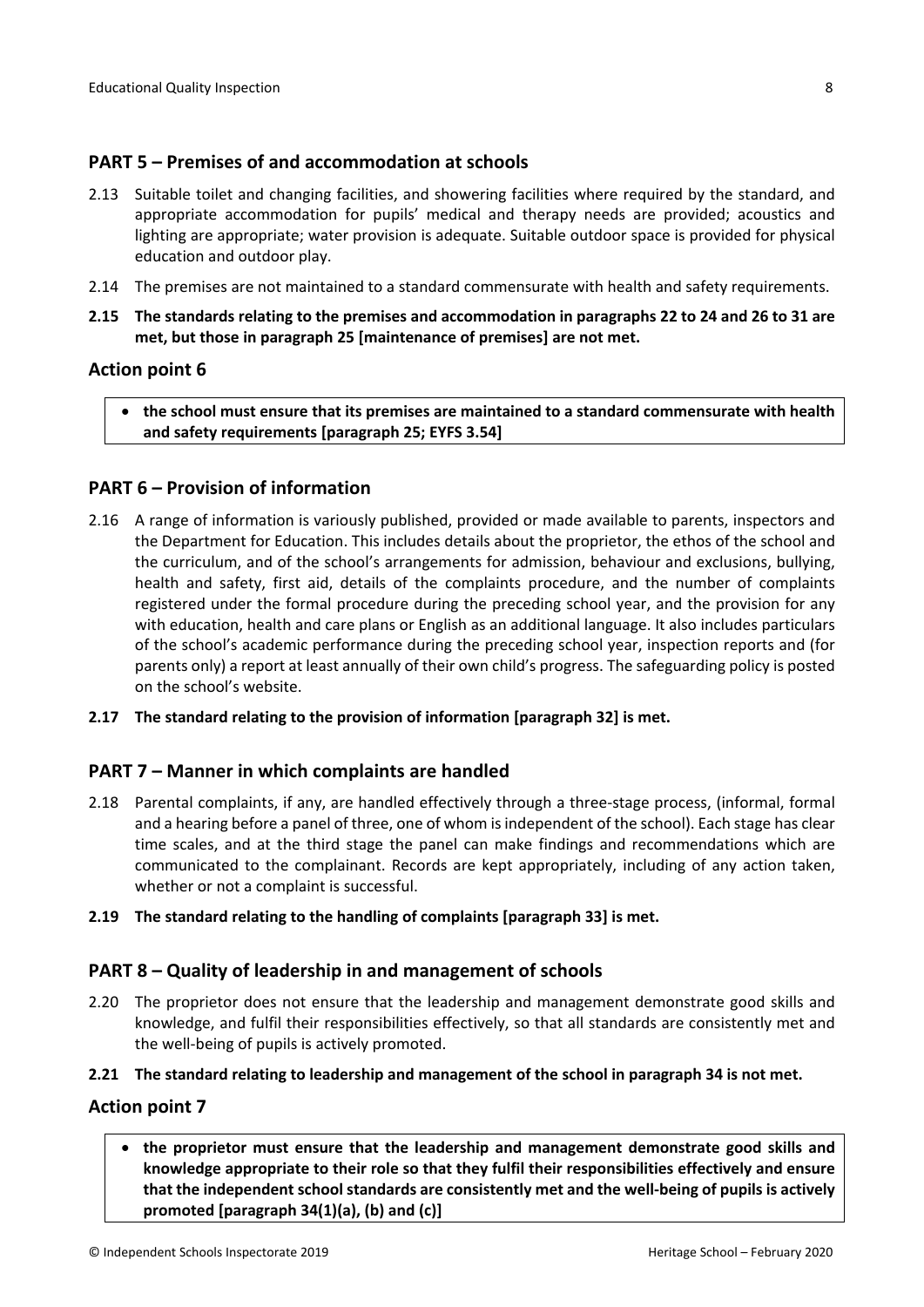# <span id="page-8-0"></span>**3. Educational Quality Inspection**

#### <span id="page-8-1"></span>**Preface**

**The EDUCATIONAL QUALITY inspection reports on the quality of the school's work**. It focuses on the two key outcomes:

- The achievement of the pupils, including their academic development, and
- The personal development of the pupils.

Since the school was last inspected, the framework for inspection has changed. The current inspection framework uses different criteria and arrangements for grading from those used in previous inspection frameworks. The judgements made on this inspection are, therefore, not directly comparable to judgements made on previous inspections.

All independent schools are required to meet the requirements of the Independent School Standards. However, different inspectorates apply different frameworks that are suited to the different types of schools they inspect. The ISI terminology reflects quality judgements that are at least equivalent to those used by the national inspectorate, Ofsted. ISI reports do not provide a single overarching judgement for the school but instead give a clear judgement about key outcomes for pupils and information on the quality of the school's work.

#### **The headline judgements must include one of the ISI descriptors 'excellent', 'good', 'sound' or 'unsatisfactory'.**

Where necessary, National Curriculum nomenclature is used to refer to year groups in the school. Where the school's own names differ from those used nationally, the details are given in the table below:

| Heritage School | <b>National Curriculum name</b> |  |  |
|-----------------|---------------------------------|--|--|
| Lower Prep      | Reception                       |  |  |
| Upper Prep      | Year 1                          |  |  |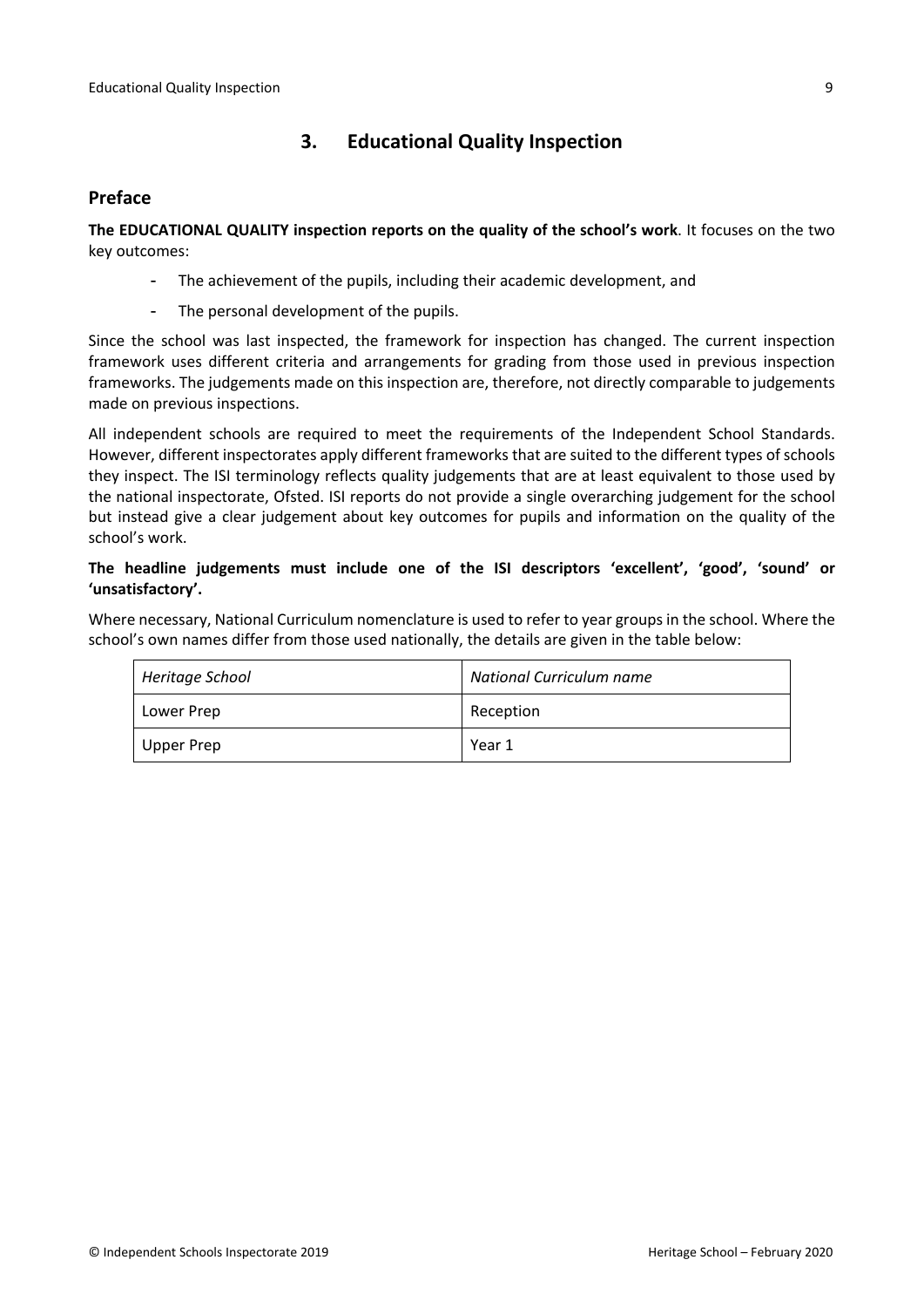# <span id="page-9-0"></span>**Key findings**

- 3.1 The quality of the pupils' academic and other achievements is good.
	- Pupils achieve well in examinations due to the individual support of their teachers. Almost all are successful in gaining places on their chosen post-16 courses.
	- Pupils listen attentively and demonstrate strong factual knowledge as a result of the rich curriculum and the wide range of enrichment opportunities.
	- Pupils are enthusiastic and fluent readers and enjoy books as a source of learning, entertainment and relaxation.
	- Pupils achieve well in a range of activities as a result of their exposure to a broad range of cultural visits, activities and experiences.
	- Pupils' ability to analyse, evaluate, argue and reason logically is limited in some lessons as they are not always given the opportunity to take leadership of their learning.
- 3.2 The quality of the pupils' personal development is excellent.
	- Pupils show mature levels of self-understanding and are able to reflect objectively on their strengths and weaknesses due to the feedback and encouragement provided by their teachers.
	- Pupils of all ages develop high levels of confidence, self-esteem and resilience as they progress through the school.
	- Pupils demonstrate strong aesthetic and cultural awareness and a mature appreciation of the non-material aspects of life.
	- Pupils mix well across all age groups and are strongly supportive of each other, reflecting the strong family ethos within the school.
	- Pupils develop a deep affinity with the outdoors and their local environment as a result of the school's extensive enrichment programme.

## <span id="page-9-1"></span>**Recommendation**

- 3.3 The school is advised to make the following improvements:
	- Extend the opportunities for pupils to show initiative and take leadership of their learning in order that they can develop their independence and their reasoning skills.

## <span id="page-9-2"></span>**The quality of the pupils' academic and other achievements**

- 3.4 The quality of the pupils' academic and other achievements is good.
- 3.5 The school does not take part in national curriculum tests but on the available evidence, including the school's results from standardised tests, scrutiny of work, lesson observations and discussions with pupils and senior leaders, most pupils' attainment in English and mathematics is by the end of Year 6 above that expected for their age and in line with their ability on entry. Children in the Early Years Foundation Stage (EYFS) make good progress and their learning is enhanced by access to a variety of activities inside and outside the classroom.
- 3.6 In the senior school during the period 2017 to 2019, results at GCSE have been above the national average for maintained schools and results in most subjects at IGCSE have been higher than worldwide norms. Pupils make good progress during their time atschool with some attaining grades considerably higher than their ability as measured on entry would suggest. Most pupils with SEND and the more able achieve the expected level in relation to their ability. The overwhelming majority of parents who responded to the pre-inspection questionnaire agreed that the school effectively meets their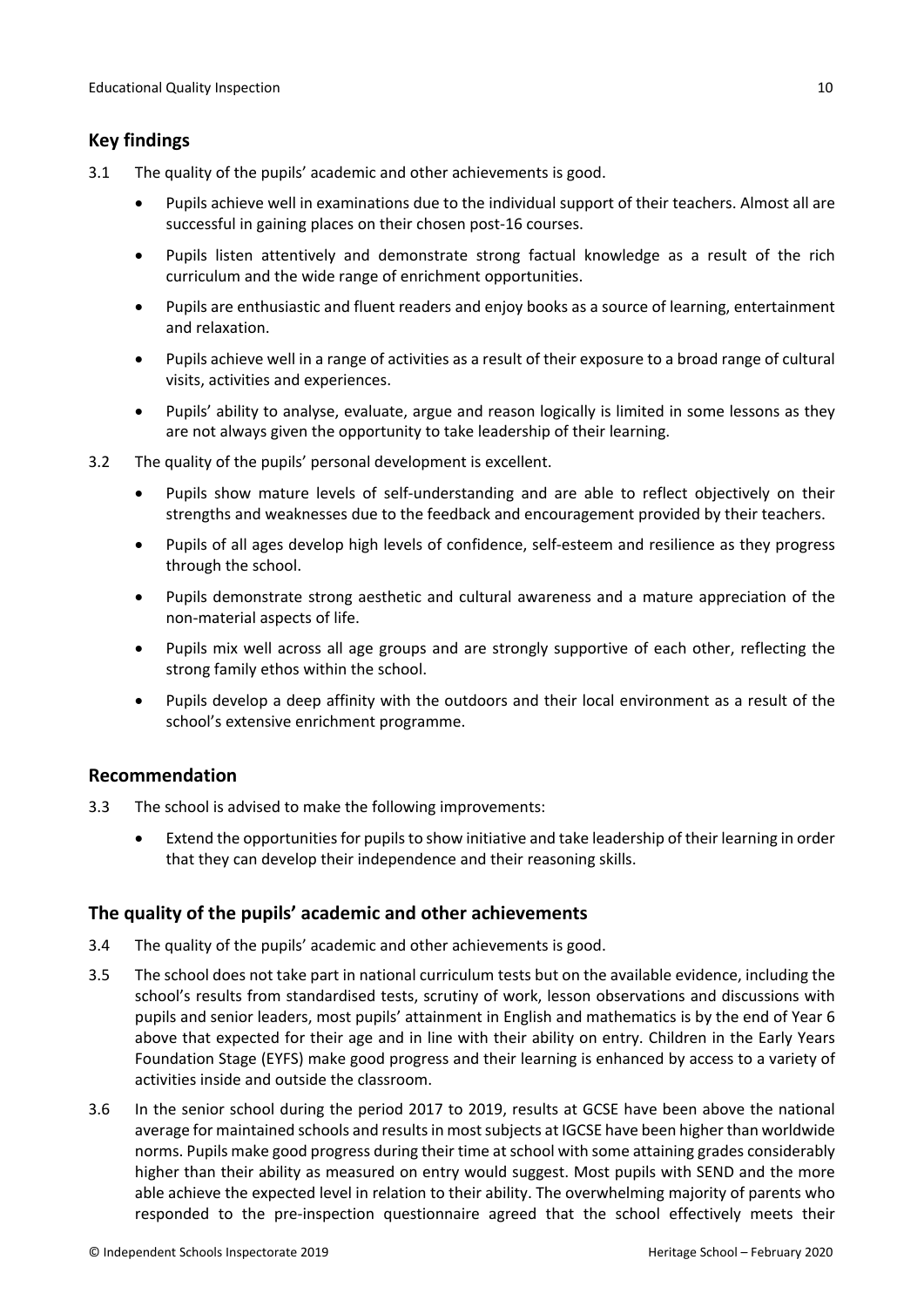children's educational needs, and that teaching enablestheir child to make progress. When they leave the school, almost all pupils gain admission onto their chosen courses.

- 3.7 Pupils in the junior school develop a broad range of knowledge due to governors' and leadership's commitment to provide a knowledge-rich and intellectually stimulating curriculum which delivers substantial content across every subject. Throughout the junior school, pupils demonstrate a mature appreciation and understanding of art, nature, history, literature, and music. They develop a clear contextual understanding through recording the topics and events they have studied in their own *Book of Centuries* which they add to as they move through the school. Junior and senior pupils' observational skills are excellent, as evidenced in their artwork and in the younger pupils' nature notebooks. Pupils throughout the school show good scientific knowledge and skills which are enhanced by participation in a range of opportunities provided within the school's enrichment curriculum and in the Cambridge Science Festival. Older pupils demonstrated a clear understanding of the causes of climate change and the benefits of sustainable energy in presentations in geography. Pupils develop secure linguistic skills through their study of French in the junior school and they build on these skills in the senior school where they demonstrate high levels of fluency, accuracy and comprehension in classical and modern languages.
- 3.8 Pupils' communication skills are particularly well developed. From a young age they are attentive and active listeners in lessons, as a result of the high priority the school places on acquiring the habit of good concentration. As their teachers present new topics, they show excellent factual recall as they narrate, either verbally or in writing, what they have heard and understood. Younger pupils were able to recount confidently historical facts about Wat Tyler and the Peasants' Revolt, whilst older junior pupils accurately narrated details of the Boston Tea Party or wrote detailed accounts of the Wisdom of Solomon. However, opportunities in lessons for junior and senior pupils to analyse or reflect on what they have learnt are sometimes limited. When they are given the opportunity to do so pupils rise to it, engaging enthusiastically in discussion and debate and some are able to show that they can put forward structured arguments, reason logically, challenge their own way of thinking and that of others. Good examples were seen in English where pupils discussed how the author creates suspense in *Treasure Island*, and in history, older pupils discussed triggers for the Iraqi invasion of Kuwait.
- 3.9 Most pupils write competently and at length, mapping out their ideas and demonstrating accurate spelling, grammar and punctuation. When given the opportunity to do so, pupils produce skilful creative writing as seen in junior pupils' test papers in which they planned and executed their own adventure stories. In lessons and in scrutiny of their work, older pupils show that they have excellent writing skills; they structure their work logically and select information successfully from a range of sources.
- 3.10 Pupils are confident and capable readers. Starting in the EYFS, children develop a love of books and are not afraid of attempting to read and engage with classic literature, inspired by leadership and management's decision to champion books over screens and a curriculum which focuses on an appreciation of the classics. The school has a distinctive approach towards the use of screen-based technologies and no information and communication technology (ICT) skills are taught until Year 6. Scrutiny of senior pupils' work indicates that they make satisfactory progress with their computing skills and most older pupils do not feel they are disadvantaged in this area as they can self-teach at home.
- 3.11 Most pupils show a high level of competence in their numerical skills and more able pupils are working at an advanced level for their age. Older pupils in the junior school used mathematical terminology correctly to describe obtuse and acute angles and scalene, equilateral and isosceles triangles. Senior pupils showed an accurate understanding of circle theorems and were able to apply them correctly. Pupils confidently apply their numerical skills across the curriculum, for example using symmetry to design three dimensional models in art and interpreting graphs and displaying data by graphical methods in geography. All pupils showed excellent skills in mental mathematical calculations. Pupils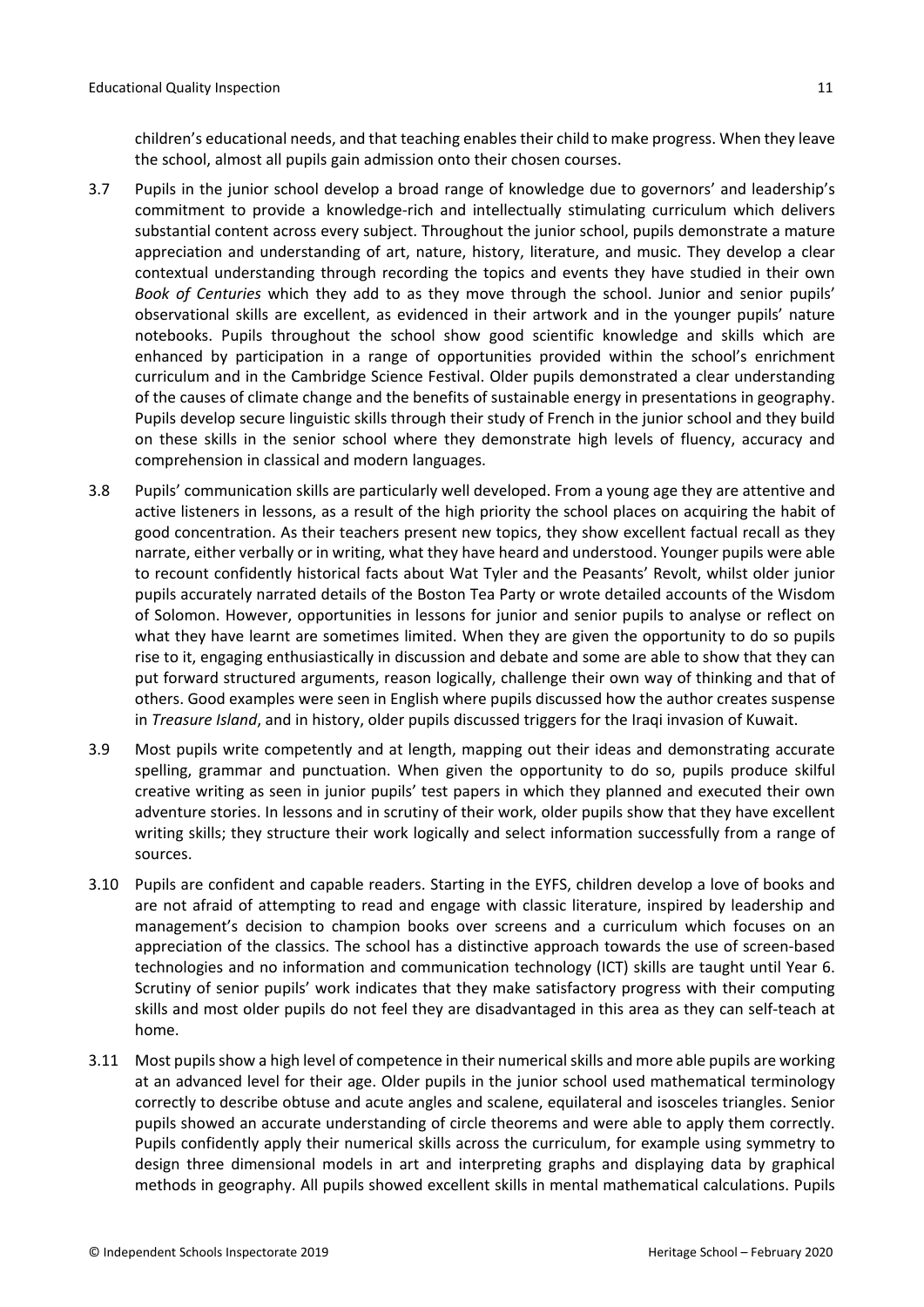clearly enjoy mathematics; they feel well supported by their teachers and peers and make good progress in the small ability groups.

- 3.12 Pupils demonstrate an active interest and engagement in lessons, fulfilling the school's aim to nurture and sustain a positive attitude toward learning. In discussions, pupils said how much they enjoyed lessons where there was some element of debate or discussion, and where they were given opportunities to collaborate in pairs and groups. When given the opportunity to demonstrate initiative, creativity and independence they grasp it eagerly, for example in a senior school drama lesson, pupils worked collaboratively and creatively on designing costumes for their performance of *Romeo and Juliet,* and in a science club pupils showed initiative and leadership in their learning when designing a solar-powered glider. In some lessons however, pupils have limited opportunities to demonstrate their initiative beyond that directed by the teaching. In the senior school pupils are beginning to benefit from new collaborative methods and additional opportunities for independent project work which are helping them to develop their reasoning skills and to show leadership and initiative in their learning."
- 3.13 Pupils have a good measure of success in extra-curricular activities both individually and as part of a group. They gain confidence from the performance opportunities provided in music and drama. Many pupils choose to learn a musical instrument, achieving good results in external music examinations. Pupils participate with some success in a range of sports against local schools and in regional and national competitions. Younger pupils' artwork has been selected from a high number of entries for an exhibition at the Fitzwilliam museum. Pupils have enjoyed success in junior and intermediate mathematical challenges. A high proportion of senior pupils complete The Duke of Edinburgh's scheme bronze award.

## <span id="page-11-0"></span>**The quality of the pupils' personal development**

- 3.14 The quality of the pupils' personal development is excellent.
- 3.15 As they move through the school pupils develop high levels of self-knowledge, confidence and selfesteem as a result of being part of a close-knit and supportive community and one which values and respects every individual. Pupils benefit from the high priority which leadership and management place on the personal development of all pupils, in line with the school's aim to encourage effective self-management and a pupil's capacity for self-education. The overwhelming majority of parents who responded to the pre-inspection questionnaire confirmed that the school helps to build their child's confidence and independence and develop skills for the future.
- 3.16 Pupils are increasingly self-reflective and pro-active when reviewing their work. They respond well to regular and detailed feedback from their teachers which encourages them to recognise their strengths and weaknesses and to identify ways in which they can improve their work. In lessons, activities and in their demeanour around school, pupils show themselves to be mature, self-disciplined and selfmotivated. In discussion, pupils talked articulately about how they become more resilient, recognising the need for determination and perseverance particularly when faced with failure. Pupils value highly the skills they develop through the outdoor curriculum which presents them with challenges and helps them to develop a positive attitude. This prepares them well for the responsibilities, opportunities and experiences they will meet in the next stage of their education.
- 3.17 Pupils are confident to make decisions about their behaviour and well-being and they appreciate the school's pro-active approach to promoting their mental health and well-being. From a young age they understand the importance of forming good habits and how these can be instrumental in determining their own success. In a personal, social, health and economic education lesson, younger pupils showed a mature self-awareness as they discussed how they could turn their bad habits into good and how this would benefit them. Older junior pupils explained the benefits of moderating screen time at home and how they can make use of the extra time this gives them. Senior pupils feel well supported by the school to make appropriate decisions about their educational choices as they leave the school.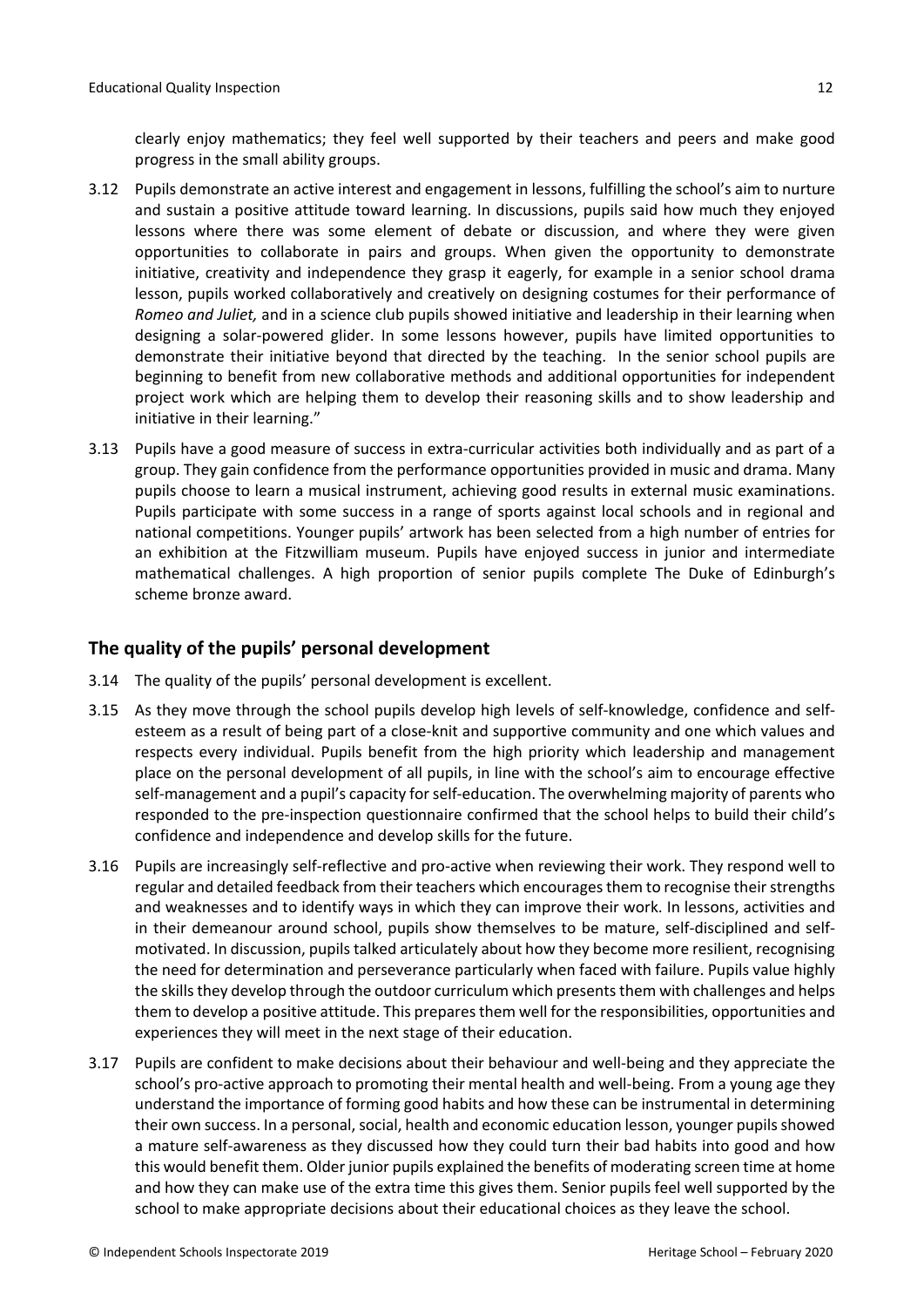- 3.18 Pupils have well-developed levels of aesthetic and cultural awareness. Junior school pupils develop an appreciation of great art and music through termly studies of different artists and composers and through a broad enrichment and outdoor education programme. Older senior pupils grasp the opportunities to engage in philosophical debate during morning bible study time, showing a maturity well beyond their age in a discussion of the question, 'Can a human being influence God?'. From the moment they join the school, pupils develop a strong appreciation of the non-material aspects of life through weekly nature walks, acquiring detailed observational skills as they record their findings in nature notebooks which they add to as they move through the school. Infant and junior pupils experienced a palpable moment of awe and wonder in assembly when visitors from local conservancy groups introduced them to an owl to thank them for their fundraising to purchase an owl box.
- 3.19 Pupils are highly respectful of the feelings and views of others. They have a strong and clear understanding of right and wrong and are quick to challenge any unkindness. In the pre-inspection questionnaires, many parents and pupils commented that the kindness of pupils and staff was a strength of the school. Pupils can articulate confidently their views in discussions and show a mature acceptance of responsibility for their own behaviour. They respect the school's behaviour policy which, they say, motivates them to behave appropriately. Pupils' behaviour in most lessons and around school is exemplary, contributing to the calm and purposeful atmosphere which pervades the school.
- 3.20 Pupils' social skills are highly developed and reflect the school's ethos that every member of the community is equal in dignity and value to any other. They recognise that others have particular needs and characteristics and demonstrate their support in lessons and during independent study where more able pupils willingly give up their time to help their peers who might find a subject more difficult. They build strong relationships with pupils in different year groups and with their teachers, and mutual respect is evident in all their interactions. Boys and girls collaborate effectively and are at ease working together and in each other's company. Strong teamwork is seen in drama productions, music ensembles, outdoor activities and sports teams and these play a significant role in developing an atmosphere of mutual support and social cohesion, described by pupils as being like, 'a big family'. These strong social skills demonstrate that governors and leadership are meeting their aim of guiding pupils in how to conduct relationships with peers and adults successfully.
- 3.21 Pupils readily assume roles of responsibility and take pride in doing so. They display an excellent understanding of how they can contribute positively to the school and wider community. Pupils are confident to put forward their views and feel that they are listened to. Those elected to the school council work together effectively to achieve common goals such as providing new equipment for the playground and initiating projects to support the local environment and wider community. Pupils choose charitable causes to support and are proactive in arranging fund-raising events to support their chosen projects. They provide ongoing support for a school in Uganda, contributing towards new sanitary facilities, dormitories, classrooms and school security. Projects closer to home have included support for a local foodbank and Christmas boxesfor children in need. These ventures help to develop pupils' understanding and compassion for those less fortunate than themselves.
- 3.22 Pupils develop a strong awareness of democracy, public institutions and services and demonstrate this through discussions, participating in democratic elections and after-school debating clubs. They enthusiastically promote an understanding of their own and other cultures through participation in international day where pupils are eager to share experiences and traditions from other countries. They show a strong understanding and respect for diversity as an expression of the school's Christian ethos'. Parent and pupil pre-inspection questionnaires were overwhelmingly positive in stating that the school actively promotes values of democracy, respect and tolerance of other people.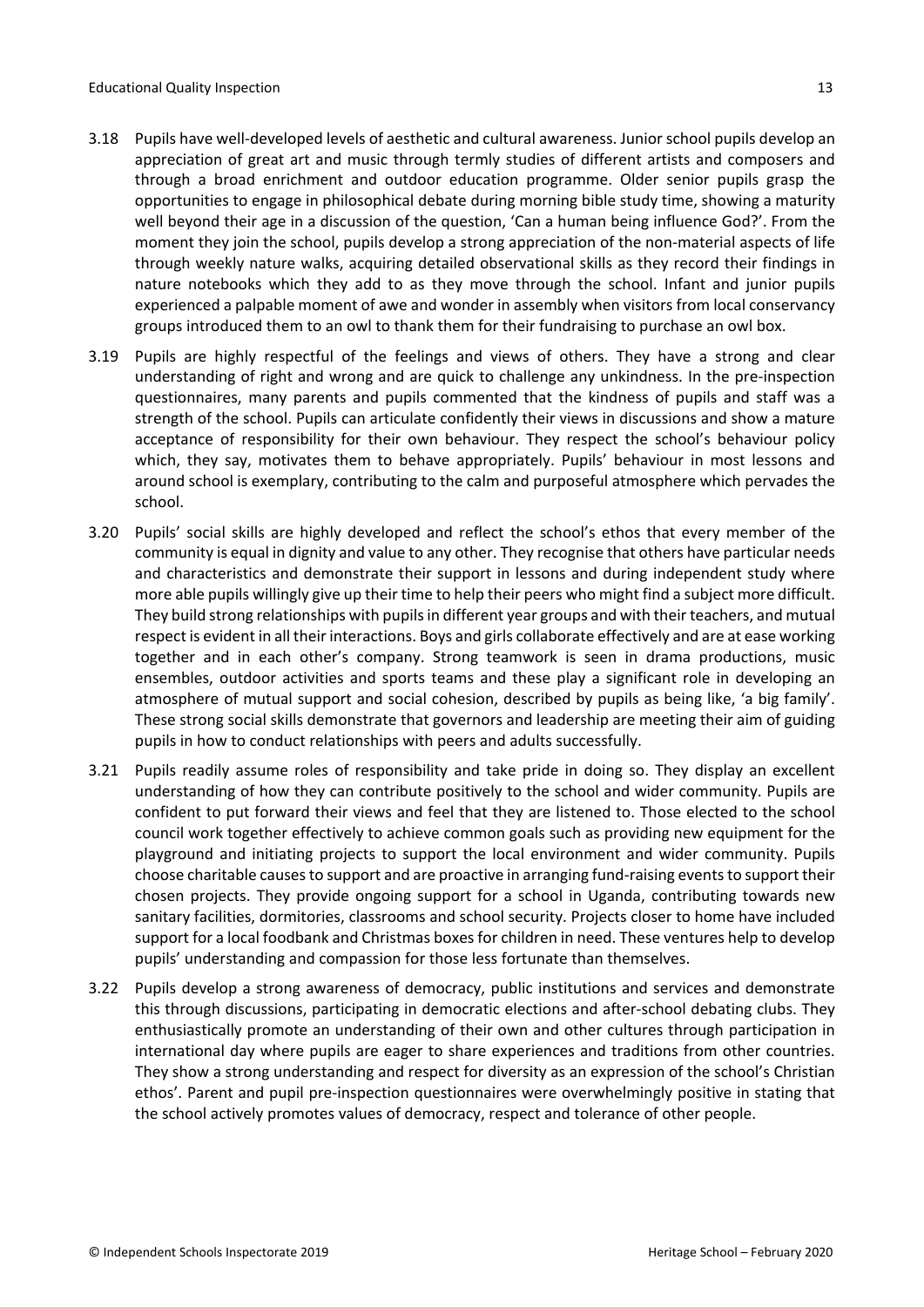3.23 Pupils' health and well-being are improved through the time spent outside and appreciating the world around them on nature walks. Pupils enjoy nature and they develop new skills and a growing sense of responsibility for the great outdoors as they experience the wide range of opportunities offered by the school's outdoor curriculum. Pupils demonstrate a good understanding of how to stay safe and the importance of exercise, a healthy diet and a balanced lifestyle which they feel are all promoted at school. In discussions and questionnaires pupils said they were supported by their teachers who they feel comfortable speaking with, and so are confidence to discuss feelings and problems and seek advice or support if needed.